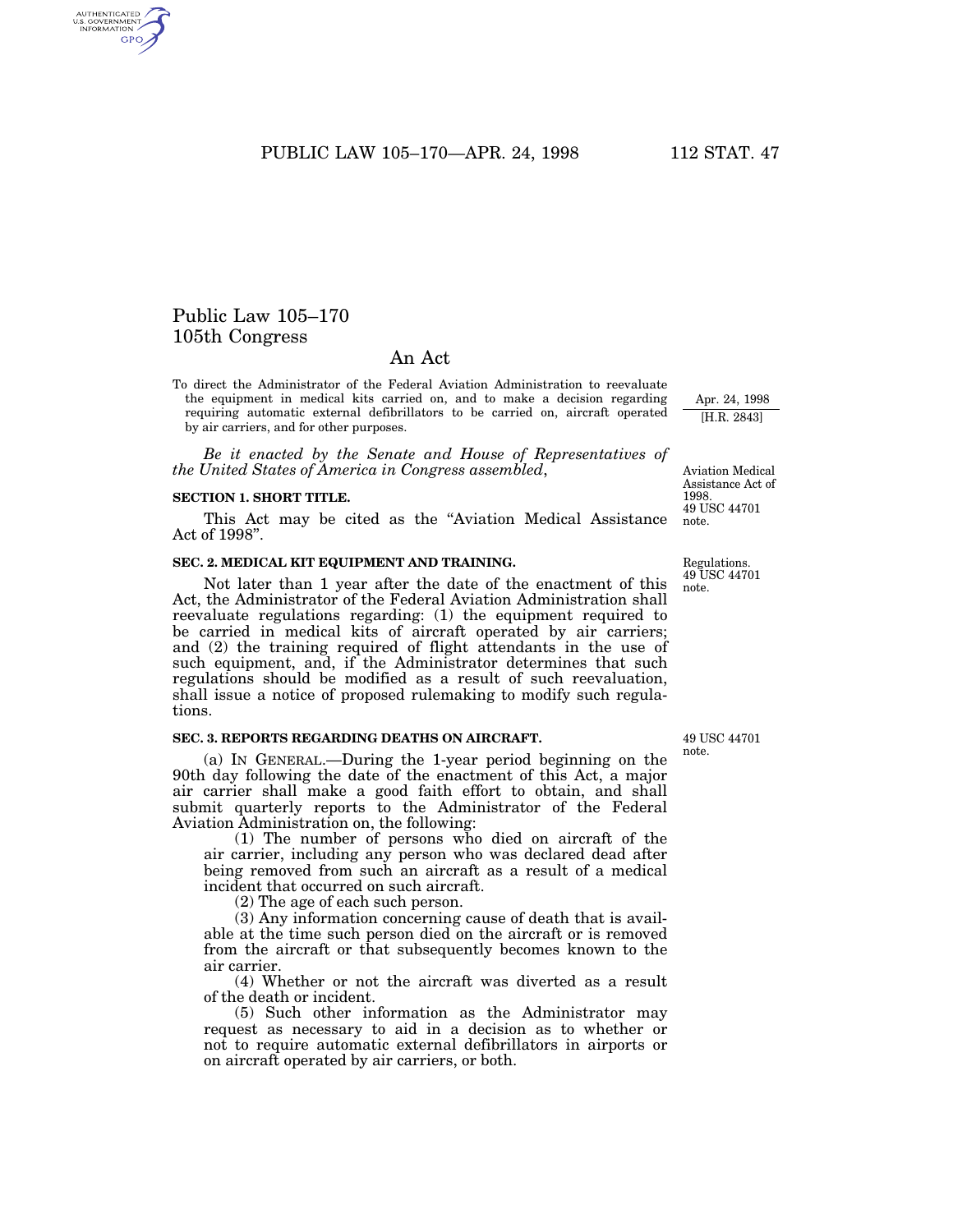(b) FORMAT.—The Administrator may specify a format for reports to be submitted under this section.

#### **SEC. 4. DECISION ON AUTOMATIC EXTERNAL DEFIBRILLATORS.**

(a) IN GENERAL.—Not later than 120 days after the last day of the 1-year period described in section 3, the Administrator of the Federal Aviation Administration shall make a decision on whether or not to require automatic external defibrillators on passenger aircraft operated by air carriers and whether or not to require automatic external defibrillators at airports.

(b) FORM OF DECISION.—A decision under this section shall be in the form of a notice of proposed rulemaking requiring automatic external defibrillators in airports or on passenger aircraft operated by air carriers, or both, or a recommendation to Congress for legislation requiring such defibrillators or a notice in the Federal Register that such defibrillators should not be required in airports or on such aircraft. If a decision under this section is in the form of a notice of proposed rulemaking, the Administrator shall make a final decision not later than the 120th day following the date on which comments are due on the notice of proposed rulemaking.

(c) CONTENTS.—If the Administrator decides that automatic external defibrillators should be required—

(1) on passenger aircraft operated by air carriers, the proposed rulemaking or recommendation shall include—

(A) the size of the aircraft on which such defibrillators should be required;

(B) the class flights (whether interstate, overseas, or foreign air transportation or any combination thereof ) on which such defibrillators should be required;

(C) the training that should be required for air carrier personnel in the use of such defibrillators; and

(D) the associated equipment and medication that should be required to be carried in the aircraft medical kit; and

(2) at airports, the proposed rulemaking or recommendation shall include—

(A) the size of the airport at which such defibrillators should be required;

(B) the training that should be required for airport personnel in the use of such defibrillators; and

(C) the associated equipment and medication that should be required at the airport.

(d) LIMITATION.—The Administrator may not require automatic external defibrillators on helicopters and on aircraft with a maximum payload capacity (as defined in section 119.3 of title 14, Code of Federal Regulations) of 7,500 pounds or less.

(e) SPECIAL RULE.—If the Administrator decides that automatic external defibrillators should be required at airports, the proposed rulemaking or recommendation shall provide that the airports are responsible for providing the defibrillators.

# **SEC. 5. LIMITATIONS ON LIABILITY.**

(a) LIABILITY OF AIR CARRIERS.—An air carrier shall not be liable for damages in any action brought in a Federal or State court arising out of the performance of the air carrier in obtaining or attempting to obtain the assistance of a passenger in an inflight medical emergency, or out of the acts or omissions of the

Regulations. 49 USC 44701 note.

49 USC 44701 note.